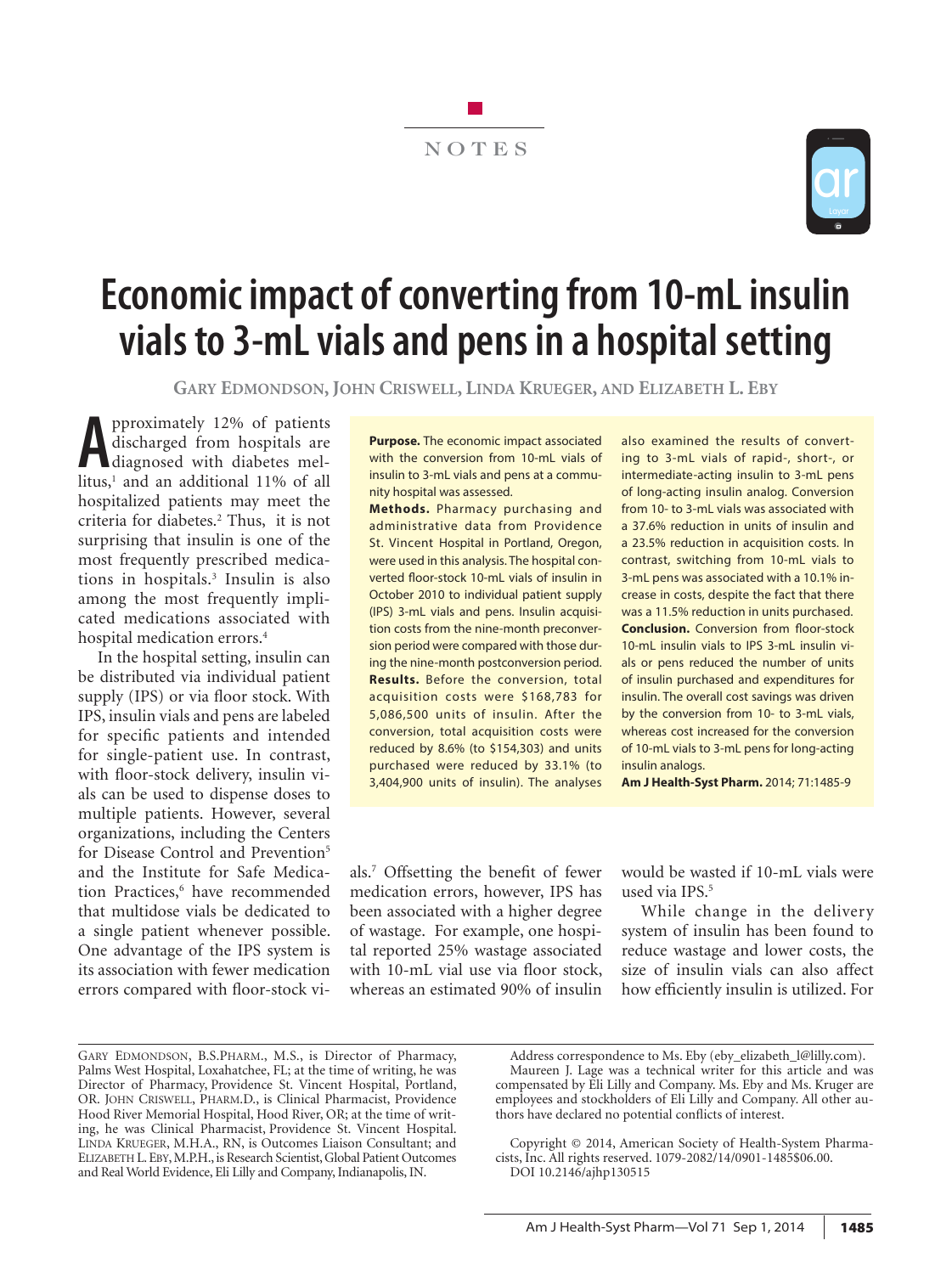example, a budget impact analysis revealed that switching from a 10 mL vial to a 3-mL vial was associated with a cost savings of \$15,482 and 120,000 units of reduced waste.<sup>8</sup> Furthermore, in 2003, Grajower et al.<sup>9</sup> argued that the cost associated with purchasing new vials when opened vials have not been completely utilized but have passed the beyond-use date (the allowable time to use a vial after it is first punctured) may lead to patients using vials after the beyonduse date. They stressed the importance of avoiding the use of vials past this date as part of good patient care. They ended their discussion on this topic by asking "Why can't manufacturers make smaller bottles of insulin for those on smaller daily doses to reduce wastage?" Three-milliliter vials of insulin provide the potential for more efficient insulin usage and reduce the cost of wastage associated with IPS.

The purpose of this study was to assess the economic outcomes associated with the conversion from floorstock 10-mL vials of insulin (regular or analog) to IPS 3-mL vials of rapidacting insulin analogs, short-acting insulins, and intermediate-acting insulins and prefilled 3-mL pens of long-acting insulin analogs in a community hospital setting. As such, the data provide naturalistic evidence of insulin use and cost differences associated with alternative methods of insulin delivery.

### **Methods**

Data from Providence St. Vincent Hospital, a 523-bed community hospital located in Portland, Oregon, were used in this study. The hospital converted from floor-stock 10-mL vials of insulin to IPS 3-mL vials or 3-mL prefilled pens on October 1, 2010. The preconversion period was defined as the nine months from December 1, 2009, through August 30, 2010, while the postconversion period was defined as the nine months from December 1, 2010,

through August 30, 2011. The period from September 1, 2010, through November 30, 2010, was omitted from the analyses in order to allow for stabilization of purchasing practices over the immediate conversion period. The analyses included both regular and analog insulins.

Conversions of purchasing practices were generally based on the following decision rules. For rapidacting insulin analogs, short-acting insulin, and intermediate-acting insulins, 10-mL vials were changed to 3-mL vials, with the cost per unit of insulin being the same with both vial sizes. Long-acting insulin analogs were converted from 10-mL vials to 3-mL prefilled pens, with the price of a unit of insulin in pens being higher than in vials. However, patients who required a dose of long-acting insulin analog that exceeded the maximum amount that can be administered in a single injection from a prefilled pen (80 units) received insulin via IPS 10-mL vials. For all patients outside of hospital areas where procedures were performed, insulin delivery was changed from floor stock to IPS, and 3-mL vials were used in the preparation of intravenous doses when possible. With IPS delivery, insulin was labeled with all of the required information needed in the retail setting and could therefore be taken home by the patient.

Outcomes of interest included acquisition costs and units of insulin purchased before and after conversion, measured by pharmacy purchasing data, as well as the amount of insulin wasted before the conversion occurred. Results of a 28-day insulin "floor sweep" during January and February 2009 are reported here and were applied to the preconversion period purchasing data to estimate the amount of insulin that was wasted. During the floor sweep, a pharmacy student assessed the floor stock of insulin every day on patient care units and collected (for later discarding) all opened insulin vials that had passed

their beyond-use date. The amount of beyond-use insulin was estimated based on vial size and measured amount of remaining volume. These amounts were used to derive an average annual wastage amount for each insulin type. We then applied these background insulin wastage rates to the amount of insulin that was purchased in the preconversion period. A sensitivity analysis was conducted to account for the fact that the cost of long-acting insulin analogs increased after the change in the delivery algorithm. Potential confounding factors were assessed and reported, including the number of patients treated with each insulin type (determined using pharmacy charge data) and any changes in the hospital's insulin delivery and pharmacy protocols. The analyses are descriptive in nature.

#### **Results**

During the study period, there were no changes in the hospital's formal insulin delivery and pharmacy protocols. Specifically, the pharmacy's preferred brands of insulin (all included in this conversion) remained the same. Because there was no formal insulin delivery protocol implemented by the hospital during the study period, prescribers chose to deliver insulin as deemed fit for each patient.

A total of 7,315 patients were treated in the preconversion period, and 7,305 were treated during the postconversion period. A comparison of units of insulin purchased and costs revealed that conversion from floor-stock 10-mL vials to IPS 3-mL vials and pens was associated with a 33.1% reduction in the overall number of units of insulin purchased (from 5,086,500 to 3,404,900 units) as well as an 8.6% reduction in insulin acquisition costs (from \$168,783 to \$154,303) (Table 1)**.**

In addition to examining acquisition costs for all insulins combined, we compared the subgroups of pens versus vials. Conversion from floor-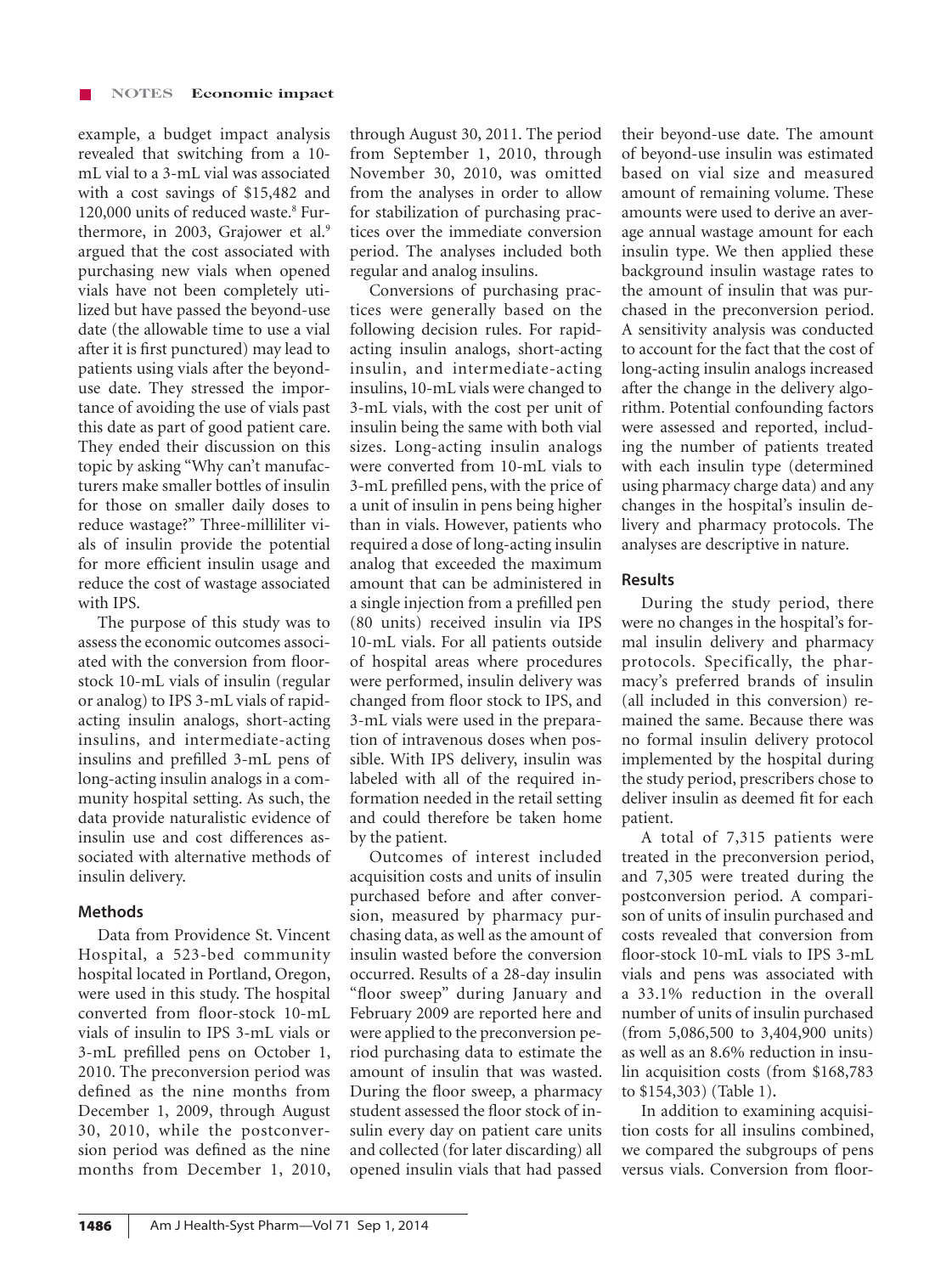stock 10-mL vials to IPS 3-mL vials (for rapid-, short-, and intermediateacting insulins) was associated with a 37.6% reduction in insulin units purchased (from 4,199,000 to 2,619,900 units). Among these IPS 3-mL vials, the largest relative reduction in units of insulin purchased was for intermediate-acting insulin (73.4% reduction), whereas the smallest reduction was for rapid-acting insulin analogs (7.6% reduction). The conversion of long-acting insulin analog from floor-stock 10-mL vials to IPS 3-mL pens was associated with an 11.5% reduction in units purchased (from 887,500 to 785,000 units). It should be noted that 27.4% of the long-acting insulin analog units purchased in the postconversion period were for IPS 10-mL vials, due to the hospital's policy of vial use for patients requiring more insulin in a single injection than what the prefilled pen can deliver.

The conversion from 10- to 3-mL vials was associated with a \$22,016 (23.5%) reduction in acquisition costs (from \$93,863 to \$71,847). The largest absolute cost savings was associated with the conversion of short-acting insulin (\$10,452), and the smallest absolute cost savings was associated with conversion of rapidacting insulin analogs (\$4,562). In contrast, conversion of long-acting insulin analogs from floor-stock 10 mL vials to IPS 3-mL pens was associated with a 10.1% increase in costs (from \$74,920 to \$82,456). Here, the IPS 10-mL vials accounted for 22.7% of the total postconversion costs for long-acting insulin analogs.

An estimated 36.4% of insulin vials were wasted during the preconversion period (Table 2). On average, each wasted vial contained approximately 9 mL of insulin.

There was only one change in costs when comparing insulin costs in the preconversion and postconversion periods—the cost of long-acting insulin analogs increased in the postconversion period. A sensitivity analysis revealed that omitting the effect of this price increase on postconversion acquisition costs resulted in a cost increase of only 6.8% (from \$74,920 to \$79,986) after converting floor-stock 10-mL vials to IPS 3-mL pens.

#### **Discussion**

This study compared insulin acquisition costs, units purchased, and wastage associated with a conversion from floor-stock 10-mL vials to IPS 3-mL vials and pens in a community hospital. Several modifications occurred under this change in insulin delivery methods: a change in delivery system from floor stock to IPS, a change from 10 to 3 mL in unit size, and a change from vials to pens for patients using long-acting insulin analogs. This study found that conversion was associated with fewer units of insulin purchased as well as a reduction in drug acquisition costs. These cost savings were driven by conversion from 10- to 3-mL vials. Adding strength to these results, several factors remained constant throughout the study period. Specifically, the numbers of patients treated with the insulins involved in the study were similar across the preconversion and postconversion periods. There were also no changes in the hospital's formal insulin delivery or pharmacy protocols.

Previous research has also examined the question of converting insulin delivery with regard to vial size (from 10 to 3 mL) and delivery system (vials to pens). For example, consistent with our research, conversion from 10-mL vials to pens was shown by other investigators to be associated with less medication waste<sup>6</sup> and a reduction in the units purchased.7 Furthermore, in contrast to our results, conversion from vials to pens was found by Ward and Aton<sup>10</sup> to reduce six-month costs from \$124,181 to \$60,655. However, it should be noted that the reduction in costs in that study may have been driven by the facts that (1) patients received different brands of insulin during the preconversion and postconversion periods in order to switch from vials to pens and (2) patients in our study were given vials if they re-

| Table |  |  |
|-------|--|--|
|       |  |  |

**Insulin Purchases Before and After Conversion to Smaller Vials and Pensa**

|                     | Amount of Insulin Purchased (units) |                         | Insulin Acquisition Cost (\$) |                         |
|---------------------|-------------------------------------|-------------------------|-------------------------------|-------------------------|
| Insulin Type        | <b>Before Conversion</b>            | <b>After Conversion</b> | <b>Before Conversion</b>      | <b>After Conversion</b> |
| Rapid-acting analog | 1,353,000                           | 1,249,700               | 60,195                        | 55,633                  |
| Short acting        | 2,040,000                           | 1,156,200               | 24,133                        | 13,682                  |
| Intermediate acting | 806,000                             | 214,000                 | 9,535                         | 2,532                   |
| Long-acting analog  | 887,500                             | 785,000                 | 74,920                        | 82,456                  |
| Total               | 5,086,500                           | 3,404,900               | 168,783                       | 154,303                 |

a The conversion consisted of purchasing 3-mL instead of 10-mL vials of rapid-acting insulin analogs, short-acting insulins, and intermediate-acting insulins and purchasing 3-mL pens instead of 10-mL vials of long-acting insulin analogs. For long-acting insulin analogs, 10-mL vials were purchased after the conversion for patients requiring more insulin analog per dose than could be administered with a single pen. For all insulins, a floor-stock system was used before the conversion and an individual patient supply system was used afterward.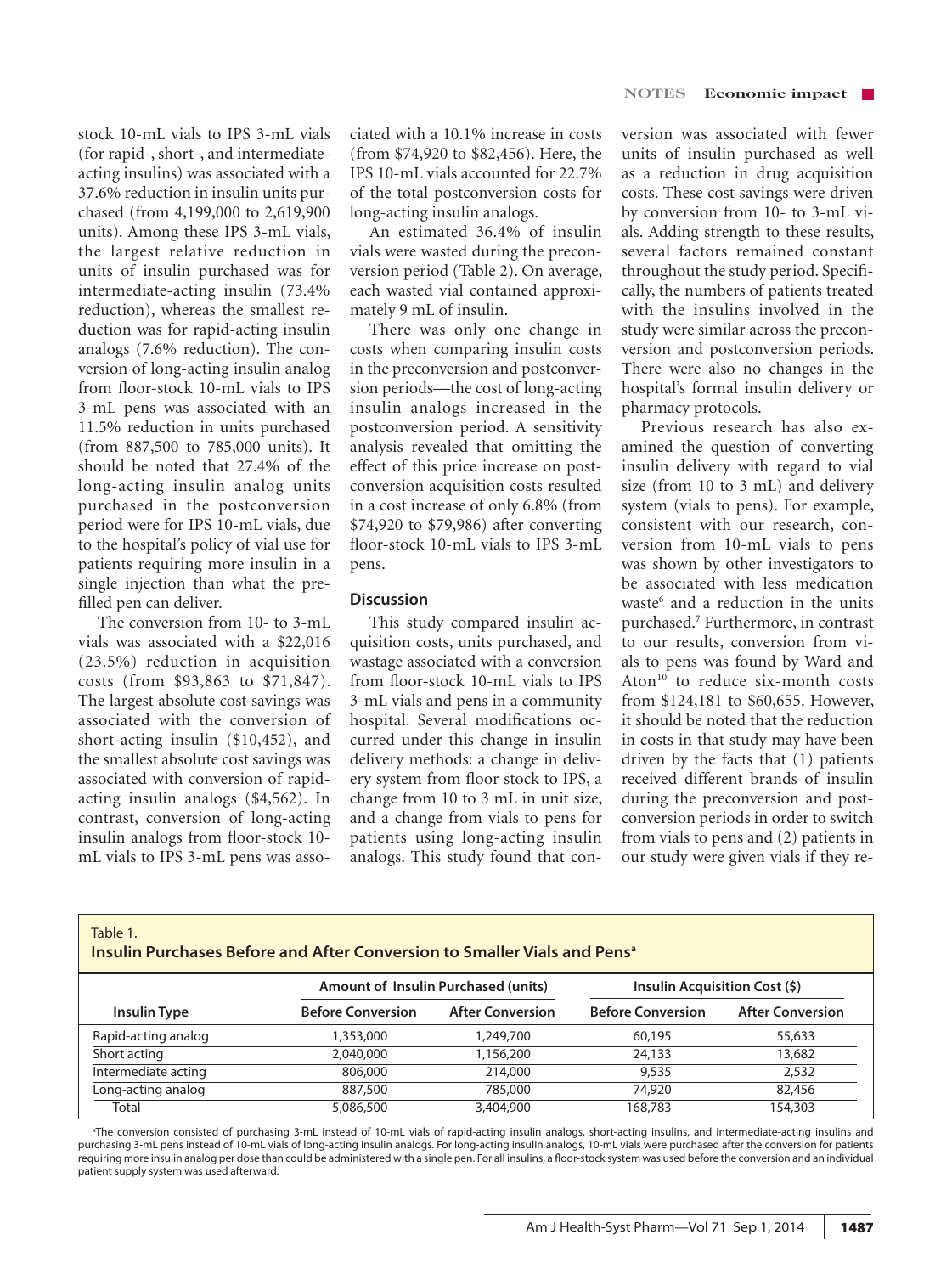quired doses that were more than the pen could inject, as opposed to being dispensed multiple pens.

Also consistent with our findings, prior research found that conversion from 10- to 3-mL vials reduced 12-month costs by \$14,720.37 and resulted in an 18.8% decrease in wastage.11 To our knowledge, our study is the first to empirically report the total amount of insulin wasted in a hospital via floor-stock 10-mL vials. Over one third of all insulin vials purchased during the preconversion period were estimated to be wasted, with most of the original insulin volume remaining in each vial. These data highlight the inefficient use of 10-mL unit sizes, even when used as multipatient floor-stock delivery. No comparison of wastage amounts in the preconversion and postconversion periods could be made because the hospital labeled the IPS units to go home with patients at hospital discharge. This virtually eliminated insulin waste in the patient care areas. It is likely that the hospital experienced a savings beyond what is presented here due to the reduction of wasted insulin.

While the investigations mentioned above consisted of naturalistic studies conducted in hospitals, another study used a budget impact model to compare the impact of alternative methods of insulin de-

Table 2.

livery.5 Holding hospital delivery constant (floor stock or IPS), that analysis concluded that conversion from 10-mL vials or pens to 3-mL vials resulted in lower costs. Those results are consistent with the finding of our study that suggested higher costs associated with pen usage and lower costs associated with conversion to smaller vials. However, in contrast to our findings, the previous modeling research estimated that conversion from floor-stock 10-mL vials to IPS 3-mL vials was associated with higher costs and increased wastage.5 The results of our research, in contrast to the budget impact model, suggest that the cost savings associated with conversion from 10- to 3-mL vials may offset any potential cost increases associated with conversion from floor-stock to IPS delivery. Therefore, improvements in quality that are associated with IPS delivery may not necessarily result in an increase in costs.

Our study had several limitations. First, the analysis was based on pharmacy drug acquisition costs and administrative data. As a result, no information on patient-specific dosing or patient outcomes was considered. Furthermore, given that the study was conducted at the hospital level, it was not possible to account for differences in patient characteristics and general health status. In addition, given that the change in drug delivery included the size of insulin vial (from 10 to 3 mL), method of delivery (from vials to pens), and hospital delivery method (from floor stock to IPS), the study design did not allow for identifying the impact of each of these factors individually. As a naturalistic study, the analysis could not control for other differences in insulin delivery when comparing the preconversion and postconversion periods. However, there were no substantial changes in protocols or formulary practices during the study period, though basal–bolus insulin regimens were being prescribed more frequently, as seen by the relative increase in the proportion of rapidand long-acting basal insulin units purchased. It is also possible that the protocol was not strictly followed and that nurses used insulin from one patient's vial for another patient. Our study also estimated insulin wastage based on volume remaining in vials and therefore may be slightly imprecise. Finally, it should be noted that this study was descriptive in nature and did not formally test whether there was a statistically significant reduction in units purchased or acquisition costs.

## **Conclusion**

Conversion from floor-stock 10 mL insulin vials to IPS 3-mL insulin

| <b>Estimated Wastage of Insulin Before Conversion</b> |                                                               |                                     |                                                                                         |                                                              |  |  |  |
|-------------------------------------------------------|---------------------------------------------------------------|-------------------------------------|-----------------------------------------------------------------------------------------|--------------------------------------------------------------|--|--|--|
| <b>Insulin Type</b>                                   | No. Vials Removed<br>During 28-Day<br>Collection <sup>a</sup> | <b>Estimated % Vials</b><br>Wastedb | <b>Estimated No. Vials</b><br><b>Wasted During</b><br>Preconversion Period <sup>c</sup> | Mean $\pm$ S.D. Volume<br>of Insulin per Wasted<br>Vial (mL) |  |  |  |
| Rapid-acting analog                                   | 35                                                            | 35.3                                | 477.9                                                                                   | $8.5 \pm 2.0$                                                |  |  |  |
| Short acting                                          | 51                                                            | 26.1                                | 533.3                                                                                   | $9.1 \pm 1.4$                                                |  |  |  |
| Intermediate acting                                   | 36                                                            | 57.5                                | 463.5                                                                                   | $9.3 \pm 1.85$                                               |  |  |  |
| Long-acting analog                                    | 29                                                            | 42.1                                | 387.3                                                                                   | $7.5 \pm 3.3$                                                |  |  |  |
| Total                                                 | 151                                                           | 36.4                                | 1862.0                                                                                  | $8.7 \pm 2.2$                                                |  |  |  |

# **Estimated Wastage of Insulin Before Conversion**

a Vials were removed from patient care units if they were open and past their beyond-use date; they were considered wasted.

b Calculated by annualizing the number of vials removed during the 28-day collection period (during January and February 2009) and dividing by the total number of vials purchased in 2009.

c Calculated by multiplying the percentage of vials wasted times the number of vials purchased during the nine-month preconversion period (December 2009 through August 2010).